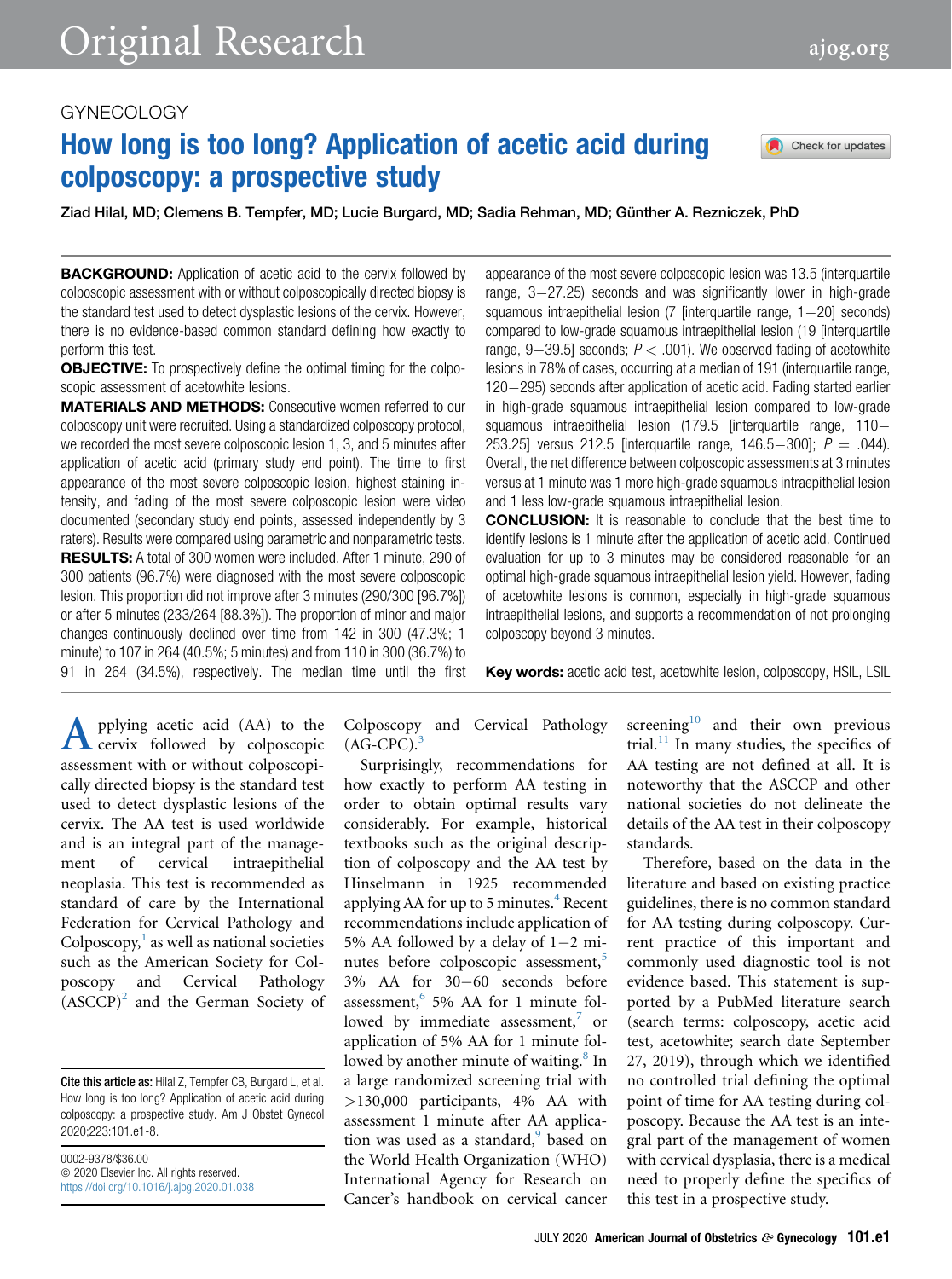# AJOG at a Glance

### Why was this study conducted?

Although application of acetic acid to the cervix followed by colposcopic assessment is the standard test used to detect dysplastic lesions of the cervix, there is no common standard for performing this test.

### Key findings

The optimal timing for the colposcopic assessment of acetowhite lesions is 1 minute after the application of acetic acid. Fading of acetowhite lesions is common, starts after 1 minute, and is more pronounced in high-grade than in lowgrade squamous intraepithelial lesions.

### What does this add to what is known?

Using a prospective design, this study clearly defines the optimal time frames for colposcopic assessment after application of acetic acid, allowing colposcopists to minimize the examination's duration without compromising reliability.

To address this issue, we designed a prospective study to investigate the AA test in detail in a large patient population. The aim of our study was to properly define the optimal point of time for the colposcopic assessment of acetowhite lesions after AA application. In addition, we wanted to quantify the increases and decreases in acetowhite lesion severity over time, and to specify the proportion and timing of fading of acetowhite staining.

### Materials and Methods

We recruited consecutive women referred to the colposcopy outpatient unit of the Department of Obstetrics and Gynecology of the Ruhr-Universität Bochum, Germany, or the doctor's office of the Institute of Cytology and Immune Cytochemistry, Dortmund, Germany, for further assessment of a pathologic Papanicoloaou (Pap) smear result. After giving informed consent, a detailed personal history was taken and documented. We used a standardized protocol for colposcopy and AA testing and in all women as follows: using a binocular colposcope (Model 1D LED, Leisegang, Berlin, Germany), the native impression of the cervix was recorded with  $\times 7.5$  and  $\times 15$  magnification. Then, acetic acid 5% was applied to the cervix with 3 pushes using a commercially available household

spray can (Wilpeg, Großenlüder, Germany), corresponding to a total volume of 3 mL. Next, the colposcopist assessed and classified the most severe colposcopic lesion (MSCL) 1, 3, and 5 minutes after the application of AA. The primary end point of this study was the proportion of MSCL after 1, 3, and 5 minutes using the International Federation for Cervical Pathology and Colposcopy Rio classification criteria.<sup>[1](#page-6-0)</sup> Secondary study endpoints included the time from AA application to the first appearance of the MSCL, the time from AA application to the highest staining intensity of the MSCL, and the time from AA application to the start of fading of acetowhite staining of the MSCL. These were recorded and video documented for every patient. Of these, 85 videos were selected (with an allocation of 1:2:2 to histological outcome: negative for dysplasia, lowgrade squamous intraepithelial lesion [LSIL], high-grade squamous intraepithelial lesion [HSIL]/carcinoma) for detailed assessment by 3 colposcopists to further specify the dynamics of acetowhitening. This sample size was calculated based on the experience that acetowhitening of HSIL is faster than that of LSIL lesions (assumed on average to be most intense after 60 seconds) and assuming a fixed standard deviation of  $\pm 15$  seconds, so that a difference in

time needed to reach maximum intensity of 20% could be detected at an  $\alpha$  of 0.05 with a power of at least 90%, and allowing for a dropout/error rate of 15% (video not of suitable quality, wrong group assignment due to clerical errors). G\*Power 3.1.9.2 was used for this calculation.<sup>[12](#page-7-0)</sup> All 3 colposcopists, who were blinded to patient information and histological outcomes, assessed each video with regard to the exact time (in seconds) until the first and secondary endpoints occurred. Endpoints not occurring before the end of the observation period (300 seconds after application of AA) were censored with a value of 300 seconds. Waterfall plots were used to visualize the time points of fading in low-grade and high-grade lesions as determined by the 3 raters; each bar represents 1 observation. To determine proportions of nonfaded acetowhite lesions, the time points of fading onset determined by the 3 raters were averaged per video.

All colposcopists were certified specialists with more than 300 annual colposcopies performed. The study was approved by the Ethics Committee of the Medical Faculty of Ruhr-Universität Bochum, Bochum, Germany (registration number 18-6370, dated August 24, 2018).

Assuming a continuous outcome measure such as the time until the appearance of the MSCL, a sample size calculation with the confidence level set at 95% and the confidence interval set at 5% resulted in a sample size of 278 patients for a population size of 1000 women (roughly corresponding to the number of women seen by a colposcopists with 300 cases per year over 3 years). Therefore, we aimed to recruit at least 300 patients, allowing for approximately 10% of dropouts/protocol violations.

Study data were collected and managed using REDCap (Research Electronic Data Capture), a secure, Webbased application designed to support data capture for research studies. $13$  After data collection had been concluded, exported data were further processed in Microsoft Excel (Microsoft Inc,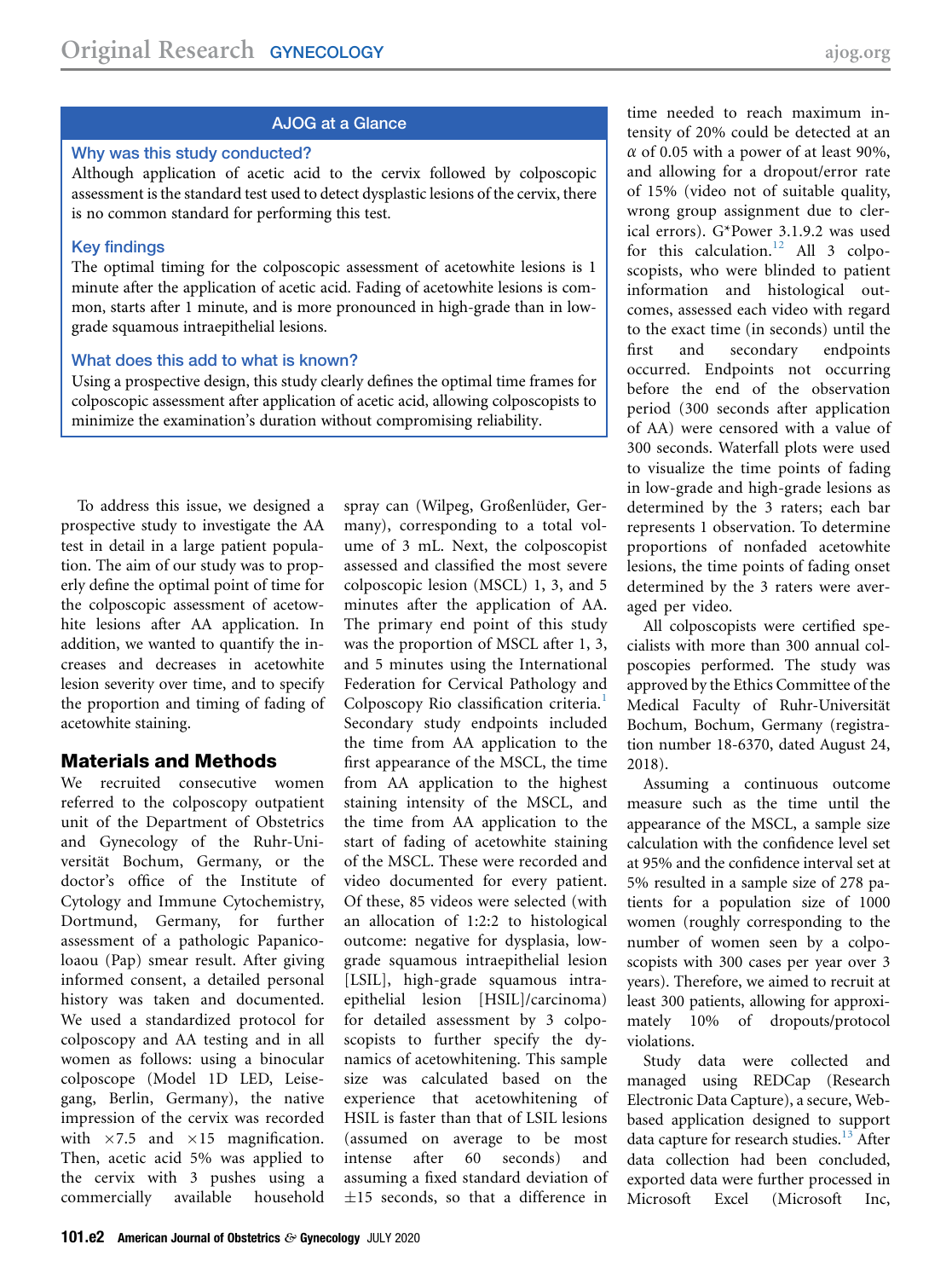Redmond, WA) and prepared for statistical analyses using SigmaPlot 14 (Systat Software Inc, San Jose, CA). Descriptive statistics are reported using means and standard deviations for normally distributed data, and medians and interquartile ranges (IQR) for data not meeting this assumption. Accordingly, statistical analysis was performed using parametric (t test) or nonparametric tests (Mann-Whitney  $U$  test for pairwise comparison and analysis of variance on ranks for multiple comparisons). All P values are 2-tailed, and  $P < .05$  was considered statistically significant.

# **Results**

From September 2018 to May 2019, we prospectively recruited 305 consecutive women from our colposcopy units into this study. Of these, 4 women were excluded because of protocol violation. In 1 case, study documentation was missing. Thus, data from 300 colposcopies were evaluated. [Figure 1](#page-2-0) gives a detailed account of the patients' flow through the study and the workflow. Patient characteristics are shown in [Table 1](#page-2-1). All patients underwent a standardized colposcopy and AA test protocol as delineated in the Materials and Methods section. [Table 2](#page-3-0) lists the Pap smear results, the colposcopic findings before and after AA testing, and the corresponding histopathological results. Specifically, type I, type II, and type III transformation zones were identified in 195 (65.0%), 58 (19.3%), and 47 (15.7%) of cases. At the end of colposcopy, that is, 5 minutes after AA application, colposcopic assessment found a normal cervix in 61 cases (23.1%), minor changes in 107 cases (40.5%), major changes in 91 cases (34.5%), and major changes suspicious for invasion in 1 case (0.4%), respectively. The colposcopic findings changed over time. When comparing the colposcopic assessments 1 minute, 3 minutes, and 5 minutes after AA application, the proportion of minor changes continuously declined from 142 (47.3%) after 1 minute to 137 (45.7%) after 3 minutes and 107 (40.5%) after 5 minutes. The proportion of major change lesions also declined over time, from 110 (36.7%) to 114 (38.0%) and to

<span id="page-2-0"></span>

Hilal et al. Acetic acid test in colposcopy. Am J Obstet Gynecol 2020.

#### <span id="page-2-1"></span>TABLE 1 Patient characteristics

# Characteristic Value No. of patients 300 Age, y 35.2 (29.4-44.3); range 19.8-78.4 Body mass index,  $\text{kg/m}^2$  23.7 (21.3–27.3) [44] Parity  $1 (0-2) [44]$ Allergy, yes/no 94 (37.2%)/159 [47] Smoking, yes/no 98 (37.8%)/161 [41] Alcohol abuse, yes/no 7 (2.4%)/288 [5] Drug abuse, yes/no 10 (3.5%)/274 [16] Concomitant disease, yes/no 103 (41.2%)/147 [50] Prescription drug use, yes/no 118 (48.8%)/124 [58] Immunosuppressive conditions, yes/no 4 (1.6%)/247 [49] Values are counts (percentage proportions) or medians (interquartile ranges). Numbers in square brackets indicate the number of missing values.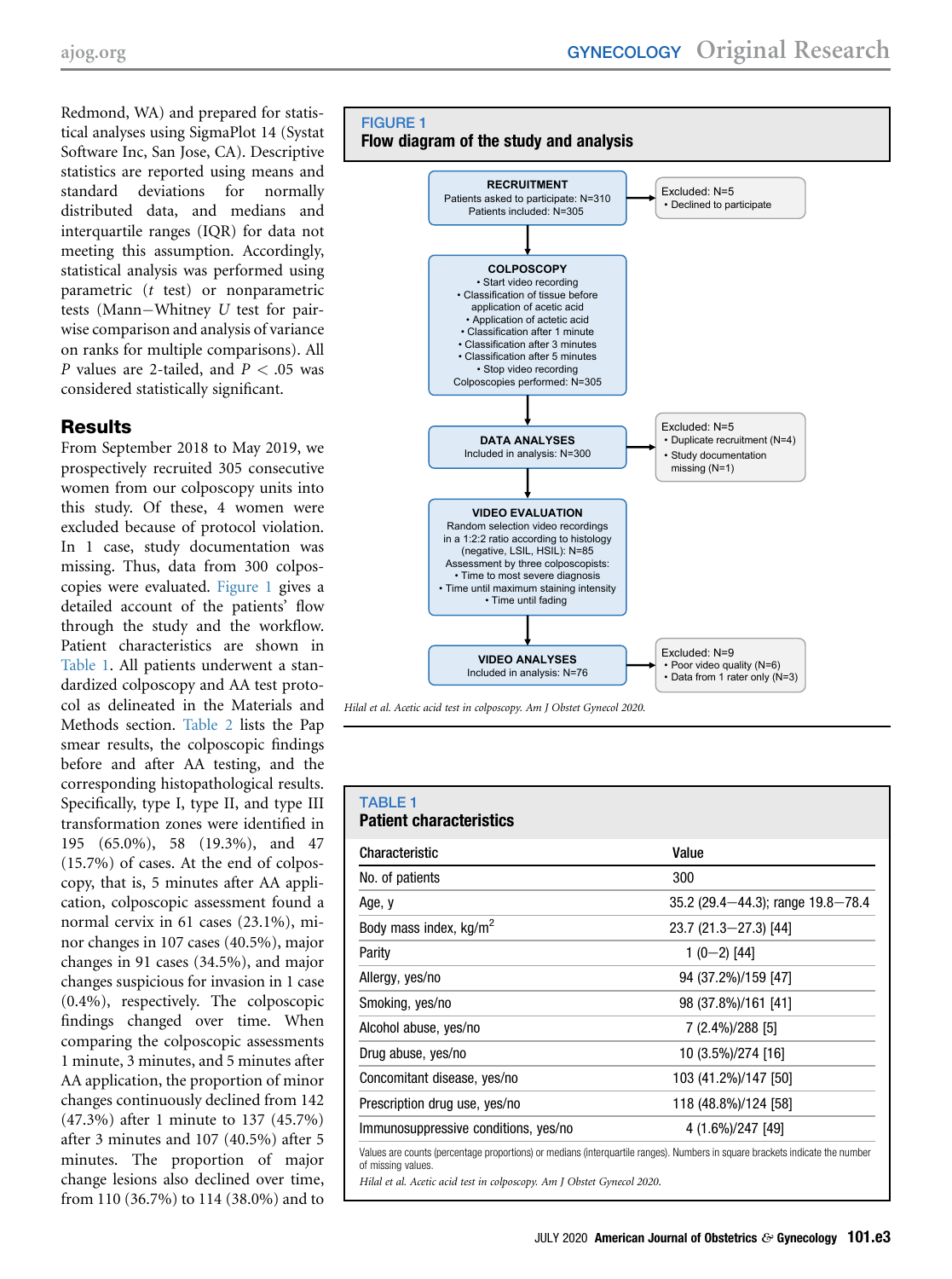<span id="page-3-0"></span>

| <b>TABLE 2</b><br><b>Colposcopy and histopathology</b>                                                       |             |                                   |             |             |
|--------------------------------------------------------------------------------------------------------------|-------------|-----------------------------------|-------------|-------------|
| Item                                                                                                         | $n$ (%)     |                                   |             |             |
| Type of transformation zone                                                                                  |             |                                   |             |             |
| Type 1                                                                                                       | 195 (65.0%) |                                   |             |             |
| Type 2                                                                                                       | 58 (19.3%)  |                                   |             |             |
| Type 3                                                                                                       | 47 (15.7%)  |                                   |             |             |
| Indication for colposcopy (HPV, Pap)                                                                         |             |                                   |             |             |
| Persistent HPV                                                                                               | 32 (10.7%)  |                                   |             |             |
| ASC-US                                                                                                       | 11 (3.7%)   |                                   |             |             |
| ASC-H                                                                                                        | 21 (7.0%)   |                                   |             |             |
| AGC-NOS                                                                                                      | $2(0.7\%)$  |                                   |             |             |
| AGC favor neoplasia                                                                                          | 10 (3.3%)   |                                   |             |             |
| LSIL                                                                                                         | 69 (23.0%)  |                                   |             |             |
| <b>HSIL</b>                                                                                                  | 146 (48.6%) |                                   |             |             |
| <b>AIS</b>                                                                                                   | 8(2.7%)     |                                   |             |             |
| Squamous cell carcinoma                                                                                      | $1(0.3\%)$  |                                   |             |             |
| HPV status (positive/negative/unknown)                                                                       |             | 118 (39.3%)/11 (3.7%)/171 (57.0%) |             |             |
| Colposcopic findings (before/after acetic acid)                                                              | Before      | $1$ min                           | 3 min       | 5 min [36]  |
| Normal                                                                                                       | 221 (73.7%) | 40 (13.3%)                        | 43 (14.3%)  | 61 (23.1%)  |
| Minor changes                                                                                                | n/a         | 142 (47.3%)                       | 137 (45.7%) | 107 (40.5%) |
| Major changes                                                                                                | n/a         | 110 (36.7%)                       | 114 (38.0%) | 91 (34.5%)  |
| Nonspecific                                                                                                  | $6(2.0\%)$  | $1(0.3\%)$                        | $1(0.3\%)$  | $0(0.0\%)$  |
| Suspicious for invasion                                                                                      | $2(0.7\%)$  | 2(0.7%)                           | 2(0.7%)     | $1(0.4\%)$  |
| Miscellaneous findings                                                                                       | 29 (9.7%)   | $1(0.3\%)$                        | $1(0.3\%)$  | $3(1.1\%)$  |
| Other                                                                                                        | 42 (14.0%)  | $3(1.0\%)$                        | $2(0.7\%)$  | $1(0.4\%)$  |
| Histological results                                                                                         |             |                                   |             |             |
| Negative for dysplasia                                                                                       | 78 (26.0%)  |                                   |             |             |
| LSIL                                                                                                         | 65 (21.6%)  |                                   |             |             |
| <b>HSIL</b>                                                                                                  | 150 (50.0%) |                                   |             |             |
| <b>AIS</b>                                                                                                   | 2(0.7%)     |                                   |             |             |
| Invasive cancer                                                                                              | 5(1.7%)     |                                   |             |             |
| Values are counts (nercentage proportions). Numbers in square brackets indicate the number of missing values |             |                                   |             |             |

Values are counts (percentage proportions). Numbers in square brackets indicate the number of missing values.

AIS, adenocarcinoma in situ; AGC, atypical glandular cells; AGC-NOS, AGC not otherwise specified; ASC, atypical squamous cells; ASC-H, ASC, cannot exclude HSIL; ASC-US, ASC of undetermined significance; HPV, human papillomavirus; HSIL, high-grade squamous intraepithelial lesion; LSIL, low-grade squamous intraepithelial lesion; n/a, not applicable; Pap, Papanicoloau. Hilal et al. Acetic acid test in colposcopy. Am J Obstet Gynecol 2020.

91 (34.5%), respectively. Of note, this effect was restricted to minor and major changes and was not observed in the categories "nonspecific findings," "miscellaneous findings," and "other findings" (as defined by the Rio classifi-cation system<sup>[1](#page-6-0)</sup>).

We were interested in defining the optimal time point for the colposcopic assessment after AA application. Thus,

we analyzed the proportion of the MSCL at the time points 1, 3, and 5 minutes after AA application ([Table 3](#page-4-0)). We found that after 1 minute, 290 of 300 patients (96.7%) were diagnosed with the MSCL. This proportion did not improve after 3 minutes (290/300 [96.7%]) or after 5 minutes (233/264 [88.3%]). Therefore, the optimal time point for the colposcopic assessment of acetowhite lesions based on our study is 1 minute after the application of AA. An increase in the severity of acetowhite lesions or a change from no acetowhite lesion to acetowhite lesion from 1 minute and 3 minutes was observed in 8 of 300 cases (2.7%) [\(Table 3](#page-4-0)). Of these 8 cases, 5 changed their colposcopic appearance from negative/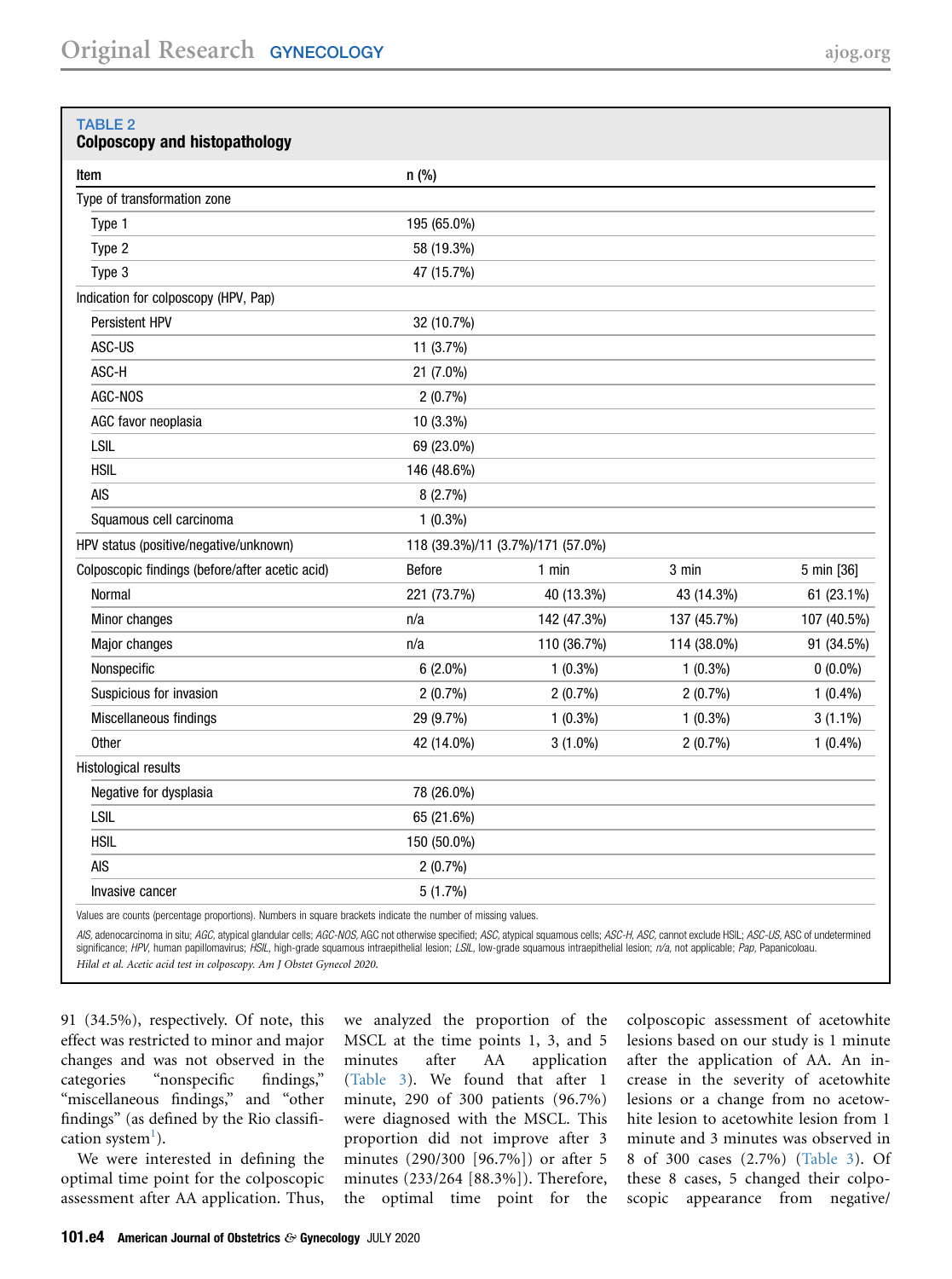unspecific to minor/major change. In other words, a colposcopic assessment at 1 minute would have missed 5 cases because no biopsies would have been performed (1 HSIL, 2 LSIL, 2 with negative histology). A further increase of lesion severity from 3 to 5 minutes was not observed. Conversely, a decrease in lesion severity from 1 minute to 3 minutes was observed in 8 of 300 cases (2.7%; colposcopy: 7 cases from minor change to negative, 1 case from major to minor change; histology: 1 HSIL, 3 LSIL, 4 with negative histology). In other words, a colposcopic assessment at 3 minutes (as compared with 1 minute) would have missed 3 cases of LSIL, because these lesions were no longer visible (the HSIL would still have been biopsied because it changed only from major to minor change). Thus, the net difference between colposcopic assessments at 3 minutes versus at 1 minute was 1 more HSIL and 1 less LSIL in a population of 300 case patients.

The median time from application of AA until the first appearance of the MSCL was found to be 13.5 (interquartile range  $[IQR]$ , 3-27.25) seconds ([Table 4\)](#page-5-0). Interestingly, the median time until the first appearance of the MSCL was significantly lower in HSIL compared to LSIL  $(7 \text{IQR}, 1-20)$ versus 19 [IQR, 9-39.5];  $P < .001$ ). The median time from the application of AA until the maximum staining intensity of the MSCL was  $50.5$  (IQR,  $29-75.75$ ) seconds. Again, the median time until maximum staining intensity was significantly lower in HSIL compared to LSIL (46 [IQR, 32.25-70.75] versus 60 [IQR, 44.75 - 81.5] seconds;  $P = .039$ ). Of note, we observed the phenomenon of fading of acetowhite lesions over time in the majority of cases (78.4%). In the video analysis, the median time from application of AA until the start of fading of the MSCLwas 191 (IQR, 120 295) seconds. In line with the previous observations, fading started earlier in HSIL compared to LSIL (179.5 [IQR, 110253.25] versus 212.5 [IQR, 146.5-300] seconds;  $P = .044$ ). Fading<br>was found to be continuously found to be continuously

### <span id="page-4-0"></span>TABLE 3 Primary and secondary study outcomes

| Outcome                                                               | $n$ (%)         |
|-----------------------------------------------------------------------|-----------------|
| Most severe diagnosis found (before/after application of acetic acid) |                 |
| Before acetic acid                                                    | 73/300 (24.3%)  |
| After 1 min                                                           | 290/300 (96.7%) |
| After 3 min                                                           | 290/300 (96.7%) |
| After 5 min [36]                                                      | 233/264 (88.3%) |
| Increase in severity of diagnosis                                     |                 |
| Before acetic acid to 1 min                                           | 222/300 (74.0%) |
| 1 min to 3 min                                                        | 8/300(2.7%)     |
| 3 min to 5 min [36]                                                   | $0/264(0.0\%)$  |
| Decrease in severity of diagnosis                                     |                 |
| Before acetic acid to 1 min                                           | 2/300(0.7%)     |
| 1 min to 3 min                                                        | 8/300 (2.7%)    |
| 3 min to 5 min [36]                                                   | 22/264 (8.3%)   |

increasing until the end of the recordings, starting around 50 seconds after AA ([Figure 2](#page-6-11)). Although fading started significantly earlier in HSIL compared to LSIL  $(P = 0.016)$ , it affected the majority of HSIL (86.8%) as well as LSIL (72.7%) cases. This finding underscores the necessity of defining the optimal time point for the colposcopic assessment after application of AA to avoid missing lesions because of fading. When we looked at the assessments by the 3 investigators separately, there was a fair congruence with regard to their determinations of when the MSCL became evident, when lesions reached their maximum staining intensity, and when fading started. No statistically significant variability was noted, suggesting an acceptable interobserver variability ([Table 4](#page-5-0)).

# Comment Principal findings

The optimal timing of the colposcopic AA t[e](#page-6-0)st is unclear. $1^{1-9}$  In the present study, we aimed to define the optimal timing of the colposcopic assessment of acetowhite lesions after AA application. We found that 97% of patients were diagnosed with the MSCL 1 minute after AA application. This proportion did not

improve after 3 and 5 minutes. Therefore, we conclude that the optimal time point for the colposcopic assessment of acetowhite lesions is 1 minute after the application of AA.

# Results and clinical implications

Our study has implications for clinical practice. Identifying the optimal time point for the colposcopic assessment after AA testing is important, and affects how women with cervical dysplasia or abnormal Pap smear results are being managed. An erroneous use of the AA test may lead to the underdiagnoses of cervical dysplasia, with the potential for subsequent progression of such unnoticed lesions. Specifically, performing colposcopic assessment after AA application too early might lead to a reduced sensitivity by overlooking lesions not yet visible. Conversely, waiting for too long may lead to overlooking lesions because of fading of acetowhite staining, a phenomenon that we observed in 78% of cases. In addition, performing unnecessarily lengthy tests is time consuming and causes patient discomfort. Based on our prospective data collected under standardized conditions, it can now be stated that the optimal balance between quick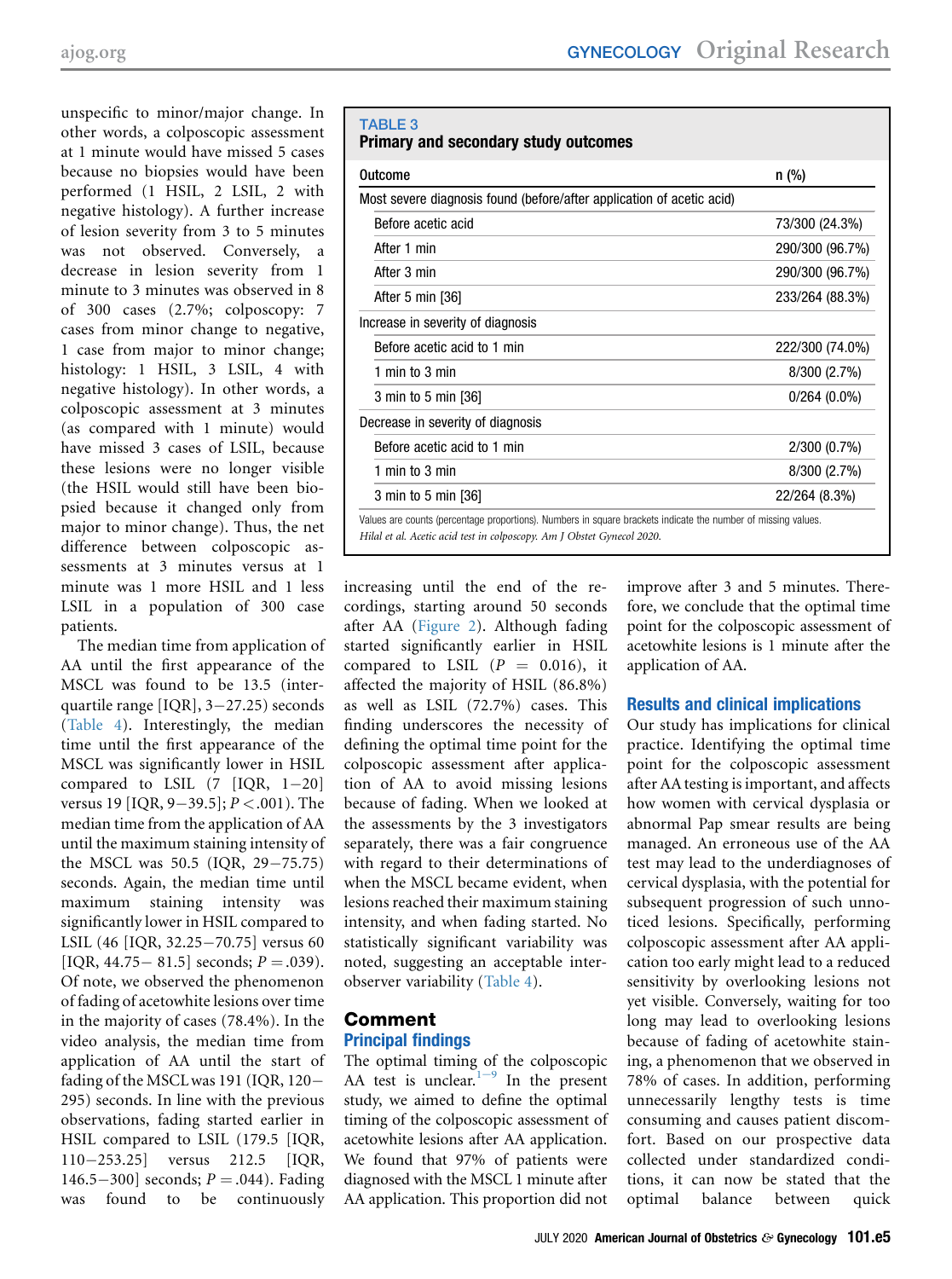<span id="page-5-0"></span>

| <b>Video evaluation</b><br>TABLE 4                                                                                                                                           |                             |                                                                                                                                                                                                |                                          |
|------------------------------------------------------------------------------------------------------------------------------------------------------------------------------|-----------------------------|------------------------------------------------------------------------------------------------------------------------------------------------------------------------------------------------|------------------------------------------|
|                                                                                                                                                                              |                             | Time after acetic acid application to                                                                                                                                                          |                                          |
| Group                                                                                                                                                                        | diagnosis<br>Most severe    | Maximum staining intensity                                                                                                                                                                     | Start of fading                          |
| Overall ( $n = 76$ videos)                                                                                                                                                   | $13.5(3-27.25)$             | $50(29 - 76.75)$                                                                                                                                                                               | $191(120 - 295)$                         |
| Grouped by rater                                                                                                                                                             |                             |                                                                                                                                                                                                |                                          |
| Rater <sub>1</sub>                                                                                                                                                           | $14.5(1.25 - 28.75)$        | $43.5(28.25 - 70.0)$                                                                                                                                                                           | 210 (120 - 300)                          |
| Rater 2                                                                                                                                                                      | $16(5.5 - 30)$              | $67(47 - 89.5)$                                                                                                                                                                                | $179(127 - 246)$                         |
| Rater 3                                                                                                                                                                      | $10(1 - 20)$                | 48 (39 - 62)                                                                                                                                                                                   | $213(115.5 - 300)$                       |
| Grouped by histopathology                                                                                                                                                    |                             |                                                                                                                                                                                                |                                          |
| No pathology ( $n = 15$ )                                                                                                                                                    | $15(3-22)$                  | $50(40 - 73)$                                                                                                                                                                                  | 210 (110-300)                            |
| LSIL ( $n = 24$ )                                                                                                                                                            | $19(9 - 39.5$               | $60(44.75 - 81.5)$                                                                                                                                                                             | $212.5(146.5 - 300)$                     |
| $HSIL (n = 34)$                                                                                                                                                              | 7 (1-20); $P < 001$ vs LSIL | 46 $(32.25 - 70.75)$ ; $P = 0.039$ vs LSIL                                                                                                                                                     | 179.5 (110 - 253.25); $P = .044$ vs LSIL |
| $Carcinoma (n = 3)$                                                                                                                                                          | $29(14 - 30)$               | $72.5(46.75 - 87.5)$                                                                                                                                                                           | 248 (218.5-296)                          |
| HSIL, high-grade squamous intraepithelial lesion; LSIL, low-grade squamous intraepithelial lesions.<br>Hilal et al. Acetic acid test in colposcopy. Am J Obstet Gynecol 2020 |                             | Values are medians (interquartile ranges) of times in seconds. Statistics for histopathology groups: analysis of variance on ranks with Dunn pairwise comparison (using data from all raters). |                                          |

diagnosis and optimal test yield is 1 minute. This strategy will identify 97% of the MSCL, and this percentage cannot be improved by waiting for a longer time. To the contrary, a continuously increasing number of lesions will go unnoticed from 1 minute on, because of the fading of acetowhite staining, a phenomenon seen in the vast majority of cases.

Interestingly, HSIL and LSIL pick up acetowhite staining very quickly. For example, HSIL became first evident after a median of only 7 seconds and LSIL after a median of only 19 seconds. Although the staining process of HSIL and LSIL progressively intensifies after that until reaching a maximum after 50 seconds, this does not change the fact that the MSCL can already be identi fied seconds after AA application. However, it is reasonable to wait for 1 minute until colposcopic assessment and colposcopically guided biopsy, because this time is needed to reach the maximum test yield of 97%. This sensitivity maximum plateaus between 1 and 3 minutes and then even declines after that because of the effect of fading. The potential pitfall of waiting too long is underlined by the observation that HSIL fade significantly more quickly than LSIL, thus aggravating the clinical relevance of loss of test sensitivity by waiting too long before colposcopy and biopsy. Some colposcopists argue that a longer waiting time is better, in the mistaken belief that more high-grade lesions will become visible the longer the test lasts. We noted in our study that the contrary is true, because fading is not a threshold phenomenon but a continuous process already starting 50 seconds after AA application and continuously increasing, especially in HSIL, until it ultimately affects the vast majority of lesions.

The results of our study do not imply that colposcopy should be abruptly stopped after 1 minute. They do imply, however, that the best time to identify lesions is 1 minute after the application of AA. Continued evaluation for up to 3 minutes may be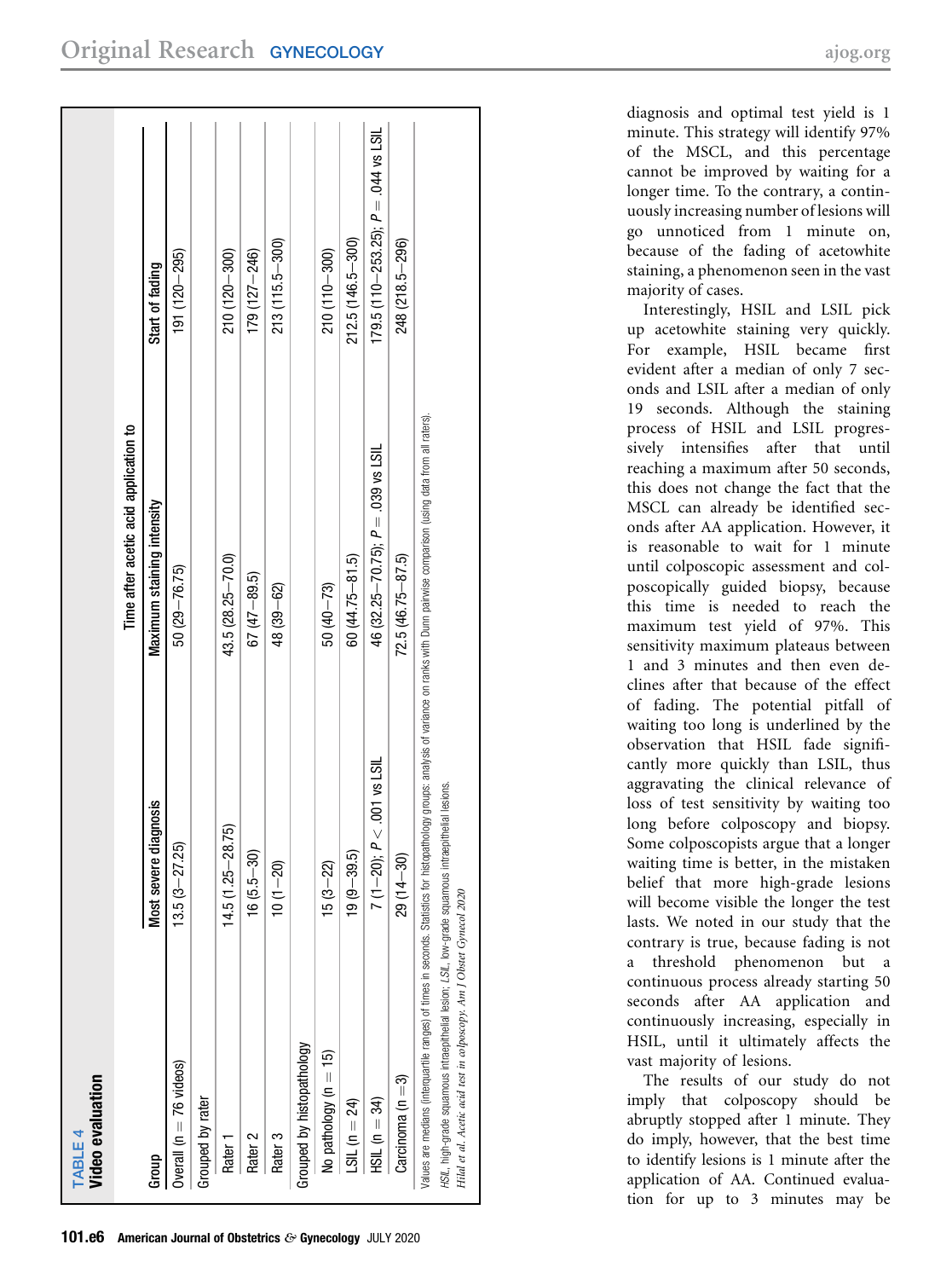<span id="page-6-11"></span>

A, Waterfall plots showing time points of fading in low-grade squamous intraepithelial lesions (LSIL) (left side) and high-grade squamous intraepithelial lesions (HSIL) (right side) as determined by 3 raters. B, Plots of the proportions of nonfaded acetowhite LSIL (open circles) and HSIL (filled circles) (fading times averaged over the 3 raters) vs time after acetic acid application at a resolution of 15 seconds.  $P$  value, Mann-Whitney  $U$  rank sum test Hilal et al. Acetic acid test in colposcopy. Am J Obstet Gynecol 2020.

considered reasonable for an optimal HSIL yield. However, fading of acetowhite lesions is common, especially in HSIL, and supports a recommen-

dation of not prolonging colposcopy

### Strengths and limitations

beyond 3 minutes.

Our study has both strengths and limitations. Strengths are the prospective design, the large number of patients, and the standardized technique, which was defined before the start of the trial. In addition, all study procedures were video documented, thereby ensuring that all patients were treated in the same way. Limitations of our study include selection bias, because we recruited only women referred to a specialized colposcopy unit; therefore, the likelihood of finding LSIL/HSIL is increased compared to that in an unselected group of women in a population-based screening program. An increased

likelihood of a positive diagnostic test might inflate the sensitivity of the AA test. However, because procedural aspects of the test and not test accuracy were the primary end point of our study, we believe that the possible selection bias does not affect the validity of our results. Furthermore, all patients were referred to us by a constant group of gynecologic practices, which are being served by our units. Therefore, ascertainment bias is unlikely, as is selfselection of patients. Finally, according to trial design, only 3 investigators performed the study procedures. All of them were experienced colposcopists, thus excluding bias due to learning curve effects.

### **Conclusion**

In summary, our study defines the proper timing of the AA test during colposcopy (ie, to assess acetowhite lesions 1 minute after application of AA). Colposcopy and the AA test are widely

used by gynecologists and are clinically important tools in the management of women with cervical dysplasia. Although the results of our study are not practice changing, they may be helpful in using the AA test in a more comprehensive and efficient way, and should therefore be incorporated into clinical practice as well as into guideline recommendations.

### <span id="page-6-0"></span>**References**

1. [Bornstein J, Bentley J, Bösze P, et al. 2011](http://refhub.elsevier.com/S0002-9378(20)30059-4/sref1) [Colposcopic terminology of the International](http://refhub.elsevier.com/S0002-9378(20)30059-4/sref1) [Federation for Cervical Pathology and Colpos](http://refhub.elsevier.com/S0002-9378(20)30059-4/sref1)[copy. Obstet Gynecol 2012;120:166](http://refhub.elsevier.com/S0002-9378(20)30059-4/sref1)–72.

<span id="page-6-1"></span>2. [Waxman AG, Conageski C, Silver MI, et al.](http://refhub.elsevier.com/S0002-9378(20)30059-4/sref2) [ASCCP colposcopy standards: how do we](http://refhub.elsevier.com/S0002-9378(20)30059-4/sref2) [perform colposcopy? Implications for estab](http://refhub.elsevier.com/S0002-9378(20)30059-4/sref2)[lishing standards. J Low Genit Tract Dis](http://refhub.elsevier.com/S0002-9378(20)30059-4/sref2) [2017;21:235](http://refhub.elsevier.com/S0002-9378(20)30059-4/sref2)–41.

<span id="page-6-2"></span>3. Kühn W, Gieseking F. Die aktuellen Empfehlung der AG-CPC zur Kolposkopie 2015. Deutsche Gesellschaft für Gynäkologie und Geburtshilfe, Arbeitsgemeinschaft Zervixpathologie und Kolposkopie e.V. Available at: [https://](https://www.ag-cpc.de/empfehlungen/) [www.ag-cpc.de/empfehlungen/](https://www.ag-cpc.de/empfehlungen/). Accessed September 29, 2019.

<span id="page-6-3"></span>4. [Hinselmann H. Verbesserung der Inspek](http://refhub.elsevier.com/S0002-9378(20)30059-4/sref4)[tionsmöglichkeiten von Vulva, Vagina und Por](http://refhub.elsevier.com/S0002-9378(20)30059-4/sref4)[tio. Münchener Med Wochenschr 1925;72:](http://refhub.elsevier.com/S0002-9378(20)30059-4/sref4) [1733](http://refhub.elsevier.com/S0002-9378(20)30059-4/sref4).

<span id="page-6-4"></span>5. [Pogue BW, Kaufman HB, Zelenchuk A, et al.](http://refhub.elsevier.com/S0002-9378(20)30059-4/sref5) [Analysis of acetic acid-induced whitening of](http://refhub.elsevier.com/S0002-9378(20)30059-4/sref5) [high-grade squamous intraepithelial lesions.](http://refhub.elsevier.com/S0002-9378(20)30059-4/sref5) [J Biomed Opt 2001;6:397](http://refhub.elsevier.com/S0002-9378(20)30059-4/sref5)–403.

<span id="page-6-5"></span>6. [Vahedpoor Z, Behrashi M, Khamehchian T,](http://refhub.elsevier.com/S0002-9378(20)30059-4/sref6) [Abedzadeh-Kalahroudi M, Moravveji A, Moh](http://refhub.elsevier.com/S0002-9378(20)30059-4/sref6)[madi-Kartalayi M. Comparison of the diagnostic](http://refhub.elsevier.com/S0002-9378(20)30059-4/sref6) [value of the visual inspection with acetic acid](http://refhub.elsevier.com/S0002-9378(20)30059-4/sref6) [\(VIA\) and Pap smear in cervical cancer](http://refhub.elsevier.com/S0002-9378(20)30059-4/sref6) [screening. Taiwan J Obstet Gynecol 2019;58:](http://refhub.elsevier.com/S0002-9378(20)30059-4/sref6) [345](http://refhub.elsevier.com/S0002-9378(20)30059-4/sref6)–8.

<span id="page-6-6"></span>7. [Massad LS, Jeronimo J, Katki HA,](http://refhub.elsevier.com/S0002-9378(20)30059-4/sref7) [Schiffman M. The accuracy of colposcopic](http://refhub.elsevier.com/S0002-9378(20)30059-4/sref7) [grading for detection of high-grade cervical](http://refhub.elsevier.com/S0002-9378(20)30059-4/sref7) [intraepithelial neoplasia. J Low Genit Tract Dis](http://refhub.elsevier.com/S0002-9378(20)30059-4/sref7) [2009;13:137](http://refhub.elsevier.com/S0002-9378(20)30059-4/sref7)–44.

<span id="page-6-7"></span>8. [Li W, Venkataraman S, Gustafsson U,](http://refhub.elsevier.com/S0002-9378(20)30059-4/sref8) [Oyama JC, Ferris DG, Lieberman RW. Using](http://refhub.elsevier.com/S0002-9378(20)30059-4/sref8) [acetowhite opacity index for detecting cervical](http://refhub.elsevier.com/S0002-9378(20)30059-4/sref8) [intraepithelial neoplasia. J Biomed Opt 2009;14:](http://refhub.elsevier.com/S0002-9378(20)30059-4/sref8) [14020](http://refhub.elsevier.com/S0002-9378(20)30059-4/sref8).

<span id="page-6-8"></span>9. [Sankaranarayanan R, Nene BM, Shastri SS,](http://refhub.elsevier.com/S0002-9378(20)30059-4/sref9) [et al. HPV screening for cervical cancer in rural](http://refhub.elsevier.com/S0002-9378(20)30059-4/sref9) [India. N Engl J Med 2009;360:1385](http://refhub.elsevier.com/S0002-9378(20)30059-4/sref9)–94.

<span id="page-6-9"></span>10. [IARC. Cervix cancer screening \(IARC](http://refhub.elsevier.com/S0002-9378(20)30059-4/sref10) [Handbooks of Cancer Prevention, vol. 10\). Lyon:](http://refhub.elsevier.com/S0002-9378(20)30059-4/sref10) [IARC Press; 2005](http://refhub.elsevier.com/S0002-9378(20)30059-4/sref10).

<span id="page-6-10"></span>11. [Sankaranarayanan R, Nene BM,](http://refhub.elsevier.com/S0002-9378(20)30059-4/sref11) [Dinshaw KA, et al. A cluster randomized](http://refhub.elsevier.com/S0002-9378(20)30059-4/sref11) [controlled trial of visual, cytology and human](http://refhub.elsevier.com/S0002-9378(20)30059-4/sref11) [papillomavirus screening for cancer of the cervix](http://refhub.elsevier.com/S0002-9378(20)30059-4/sref11) [in rural India. Int J Cancer 2005;116:617](http://refhub.elsevier.com/S0002-9378(20)30059-4/sref11)–23.